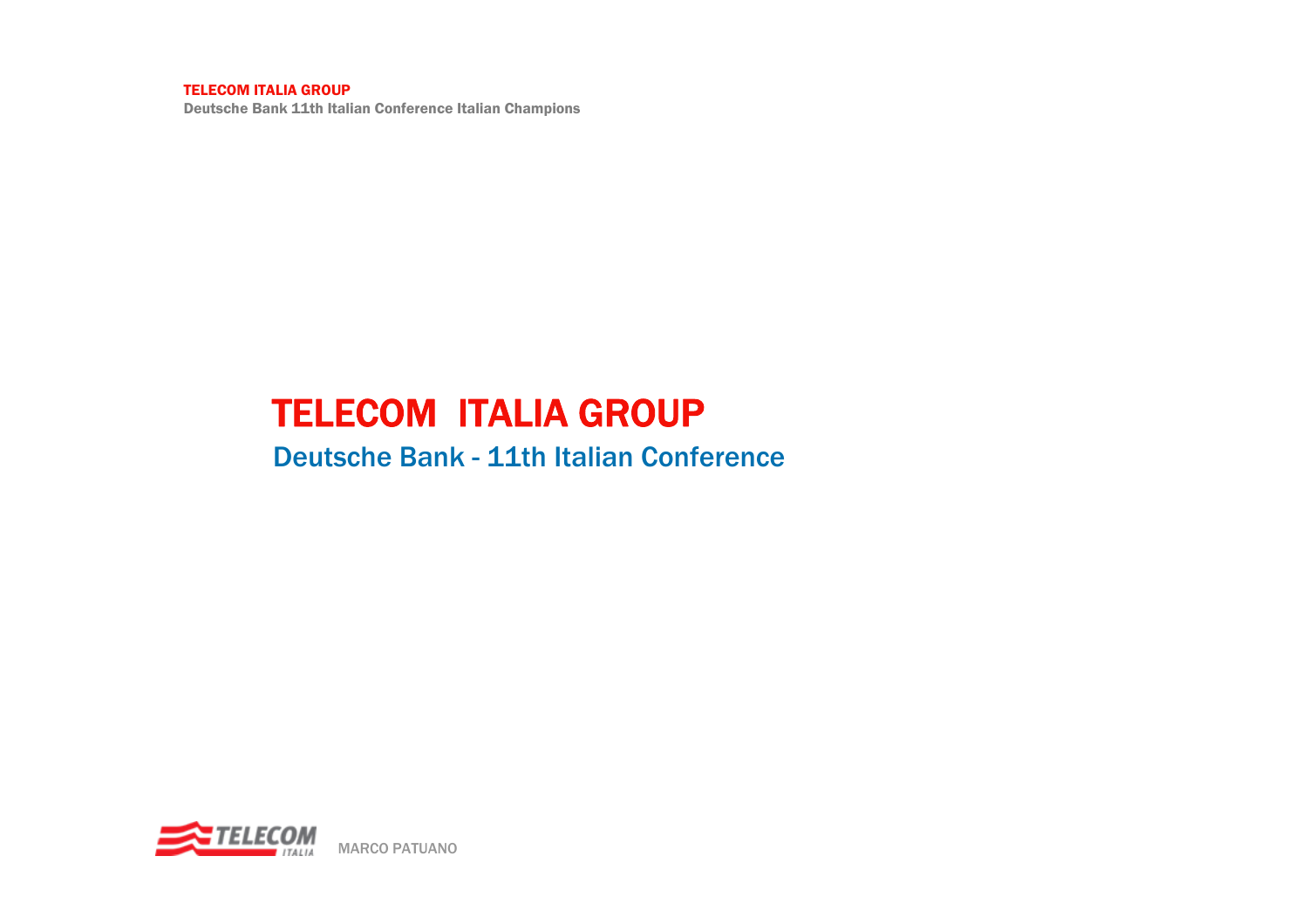Deutsche Bank 11th Italian Conference Italian Champions

### Safe Harbour

These presentations contain statements that constitute forward-looking statements within the meaning of the Private Securities Litigation Reform Act of 1995. These statements appear in a number of places in this presentation and include statements regarding the intent, belief or current expectations of the customer base, estimates regarding future growth in the different business lines and the global business, market share, financial results and other aspects of the activities and situation relating to the Company and the Group.

Such forward looking statements are not guarantees of future performance and involve risks and uncertainties, and actual results may differ materially from those projected or implied in the forward looking statements as a result of various factors.

Forward-looking information is based on certain key assumptions which we believe to be reasonable as of the date hereof, but forward looking information by its nature involves risks and uncertainties, which are outside our control, and could significantly affect expected results.

Analysts are cautioned not to place undue reliance on those forward looking statements, which speak only as of the date of this presentation. Telecom Italia S.p.A. undertakes no obligation to release publicly the results of any revisions to these forward looking statements which may be made to reflect events and circumstances after the date of this presentation, including, without limitation, changes in Telecom Italia S.p.A. business or acquisition strategy or planned capital expenditures or to reflect the occurrence of unanticipated events. Analysts and investors are encouraged to consult the Company's Annual Report on Form 20-F as well as periodic filings made on Form 6- K, which are on file with the United States Securities and Exchange Commission.

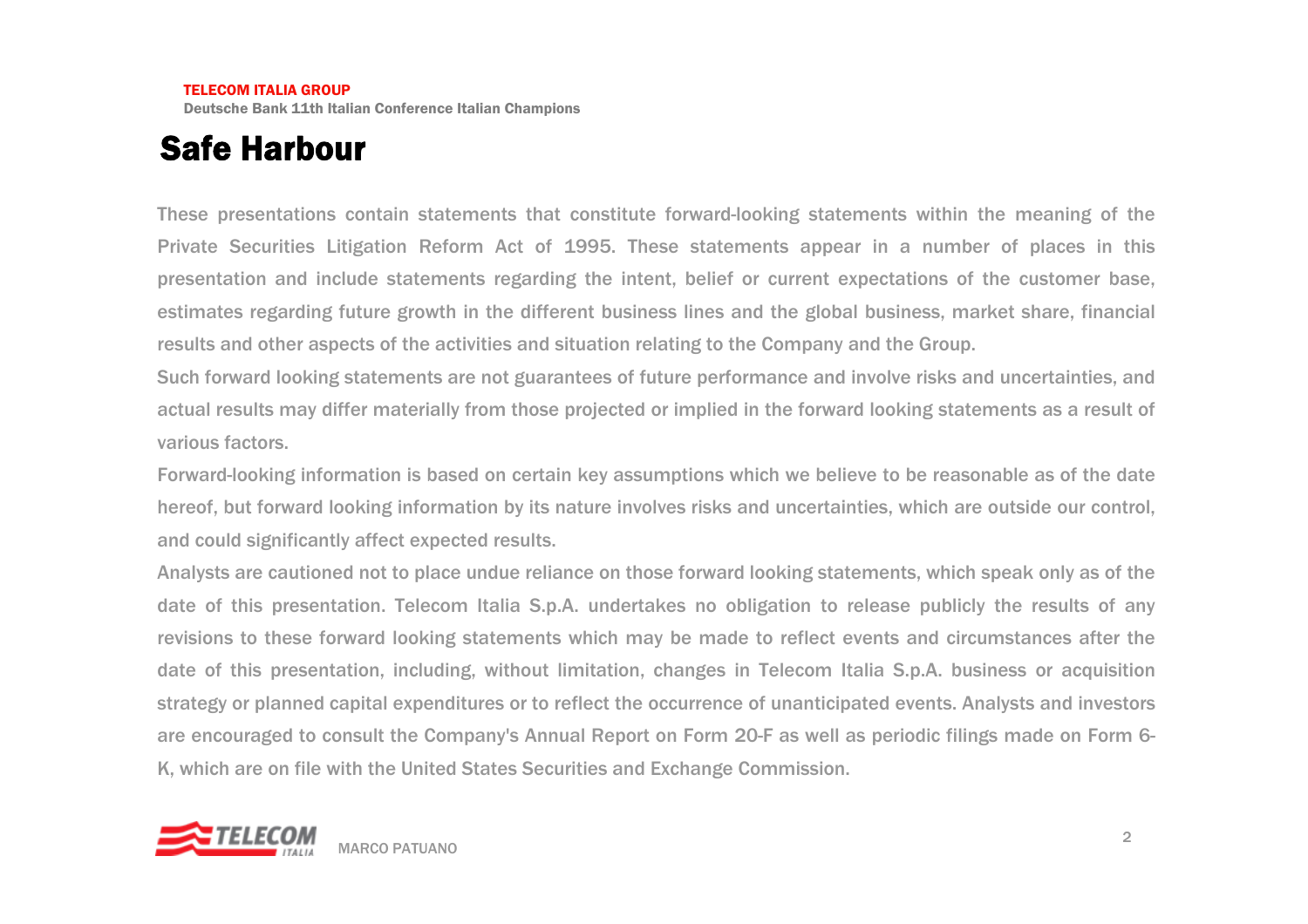

# ▶ Domestic Repositioning Path

- Mobile Business
- $\blacktriangleright$  Fixed Business
- **▶ Outlook**

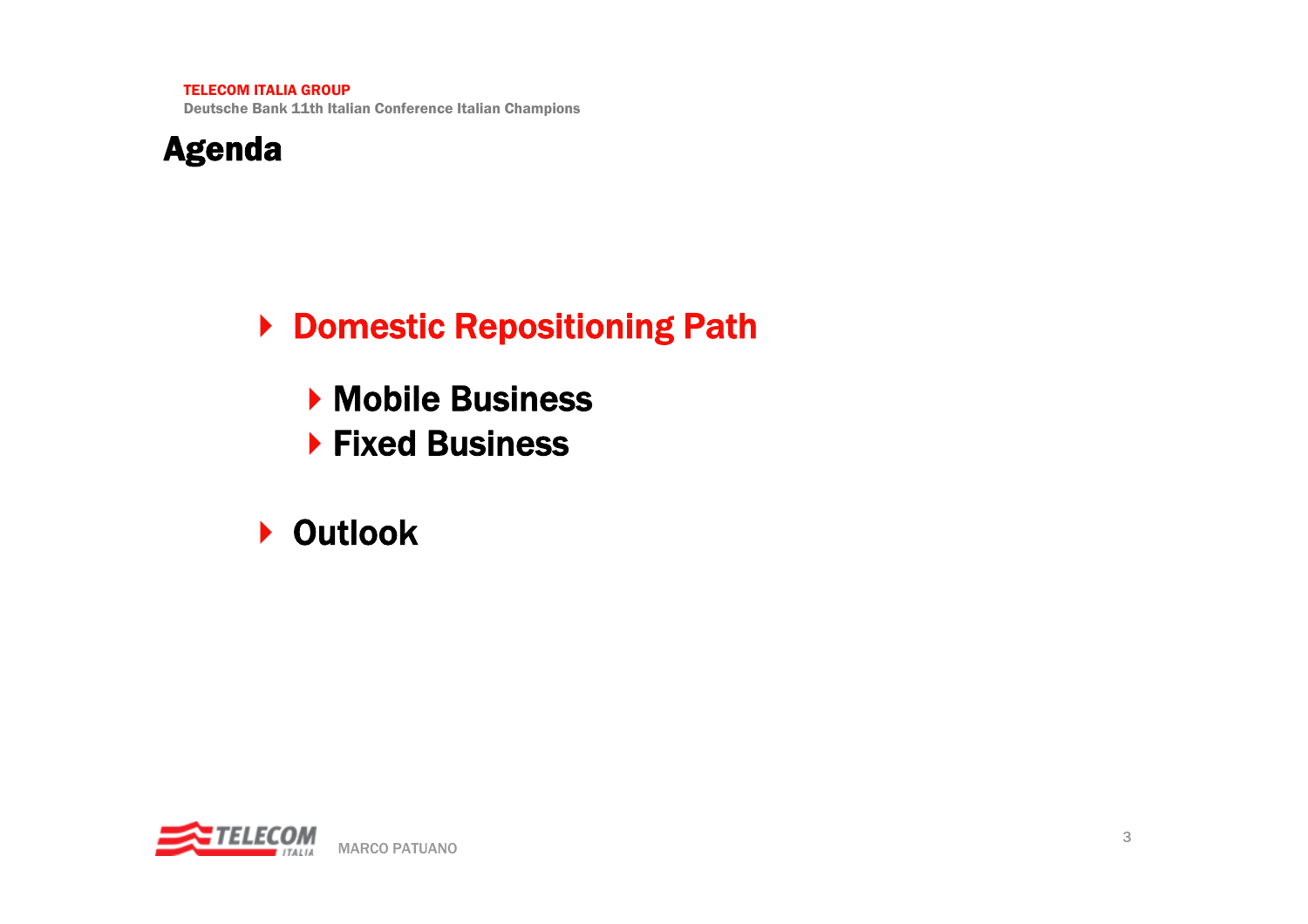Deutsche Bank 11th Italian Conference Italian Champions

### Domestic Revenues: On the Right Track

*Euro mln, Organic Data*

### Domestic Revenues by Technology **Domestic Revenues by Customer Segment**





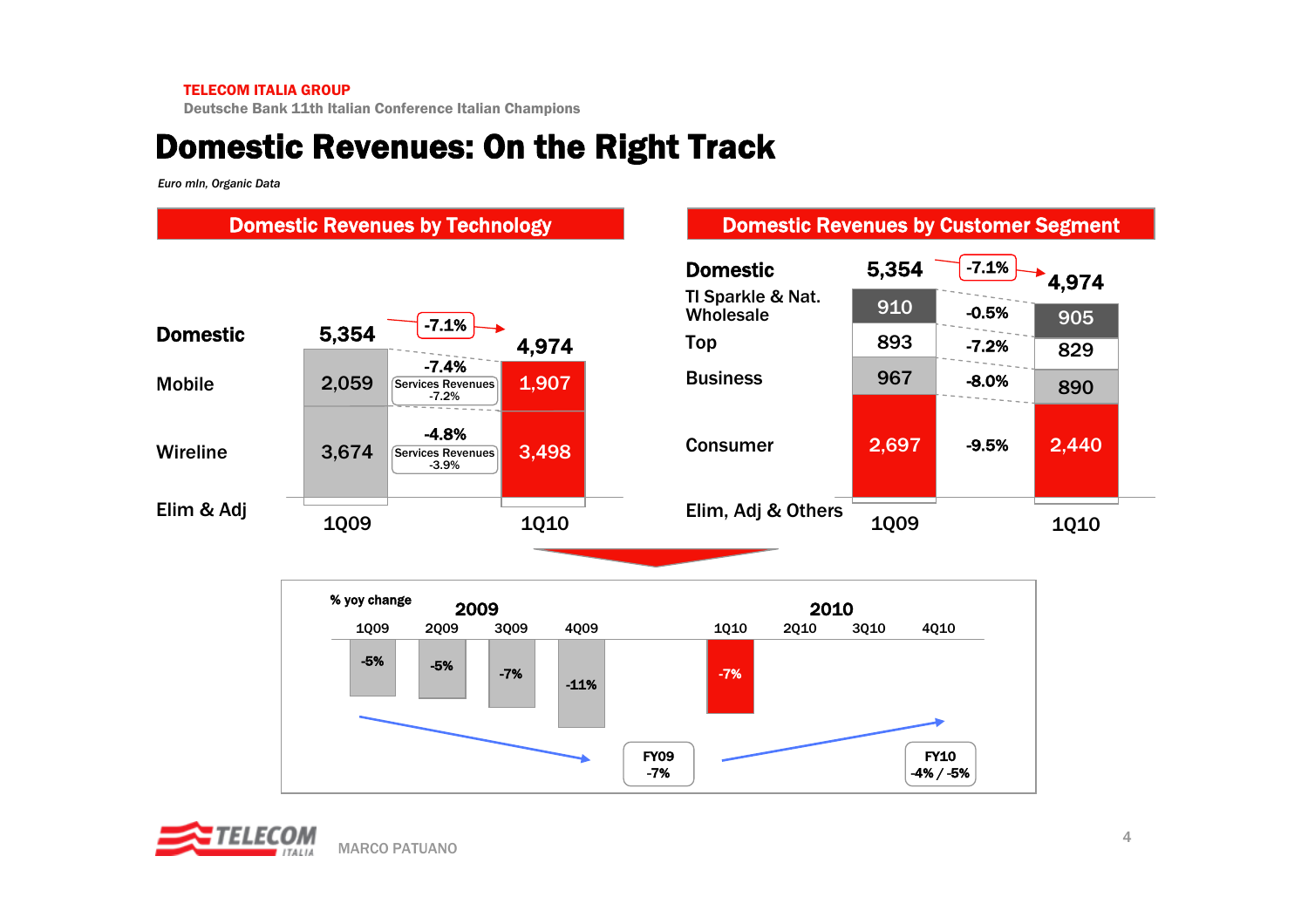Deutsche Bank 11th Italian Conference Italian Champions

### Keep Building Momentum on TI Perception





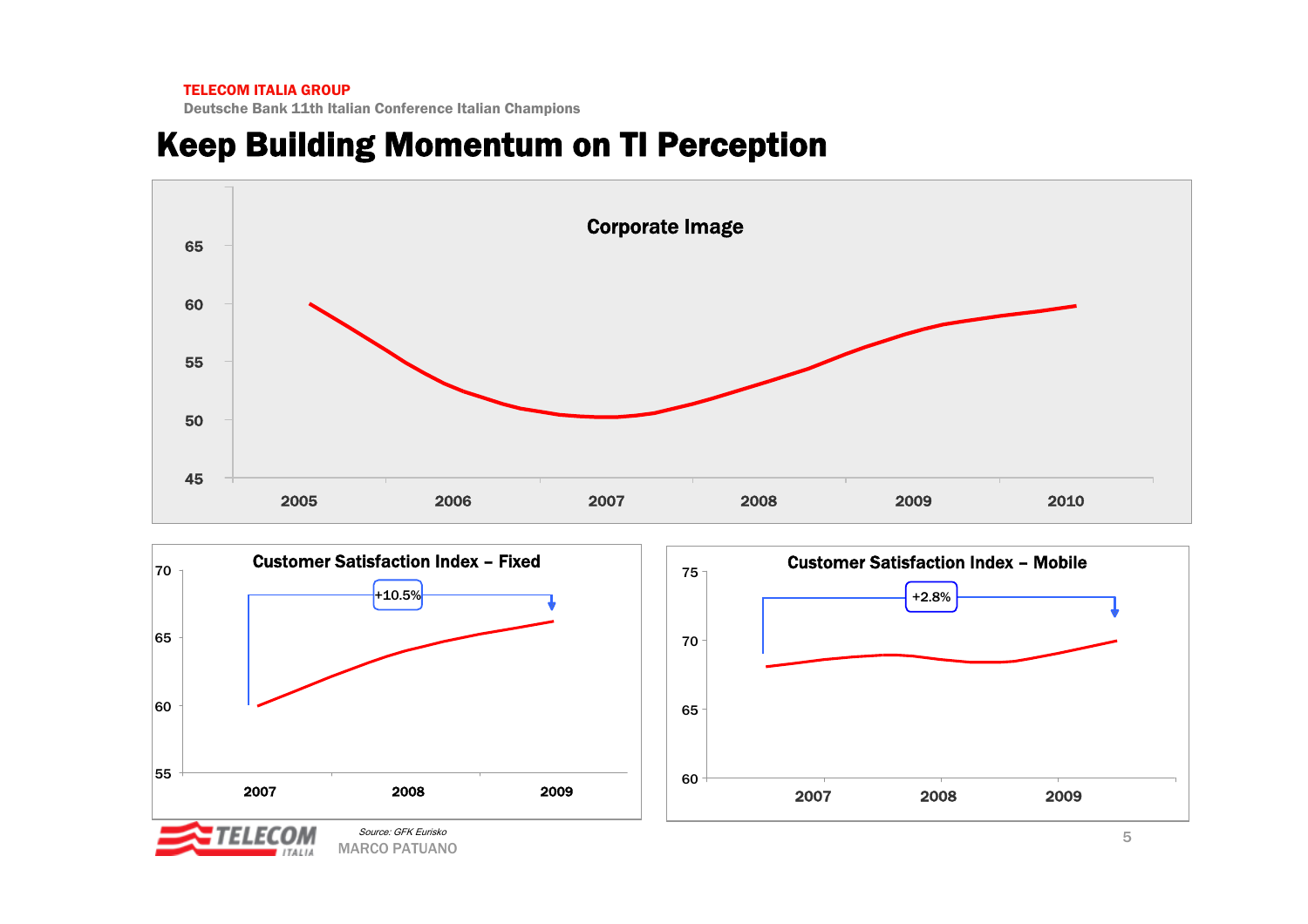Deutsche Bank 11th Italian Conference Italian Champions

### Domestic Strategy across all Segments



### Quality & Value

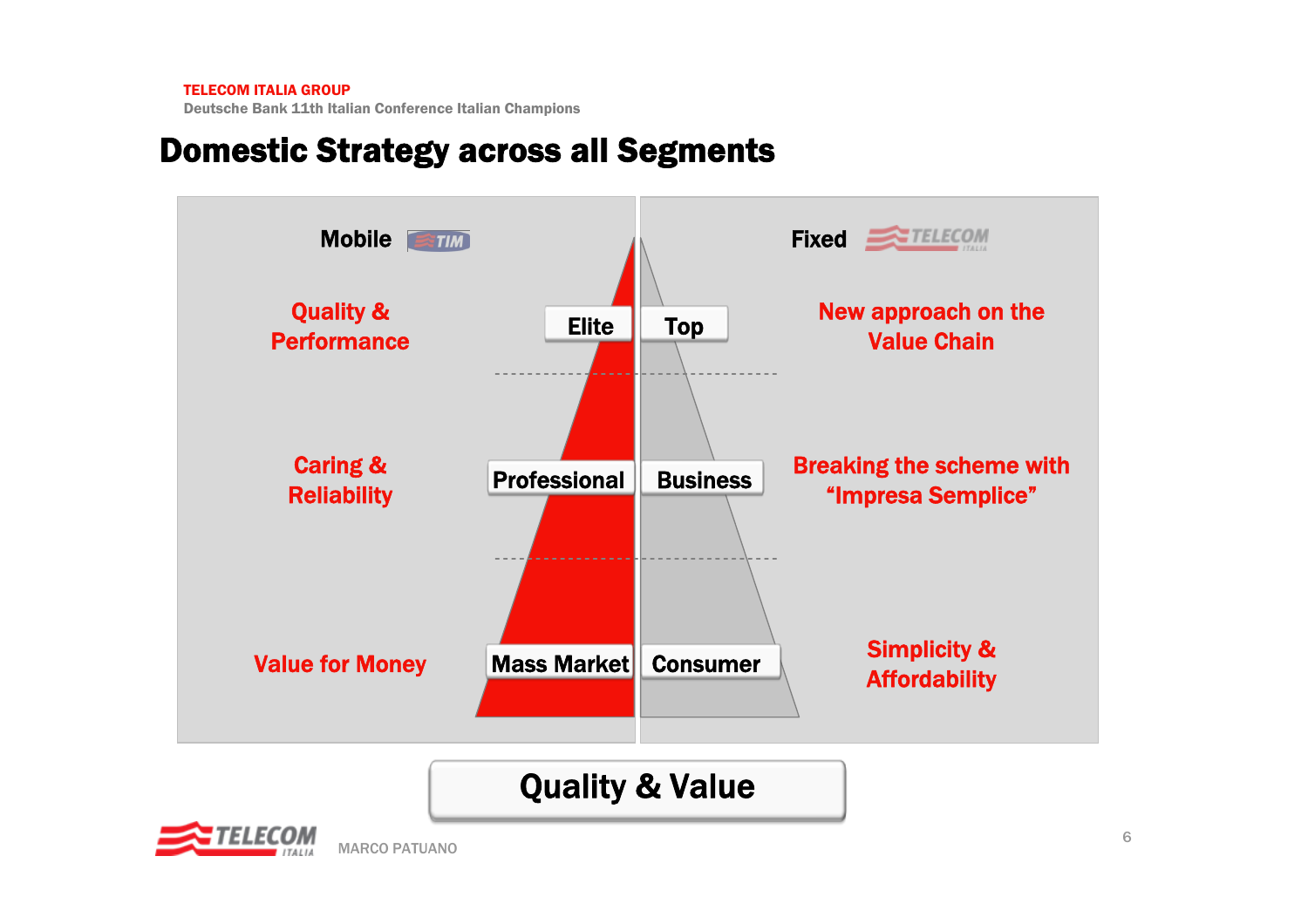

- ▶ Domestic Repositioning Path
	- Mobile Business
	- $\blacktriangleright$  Fixed Business
- **▶ Outlook**

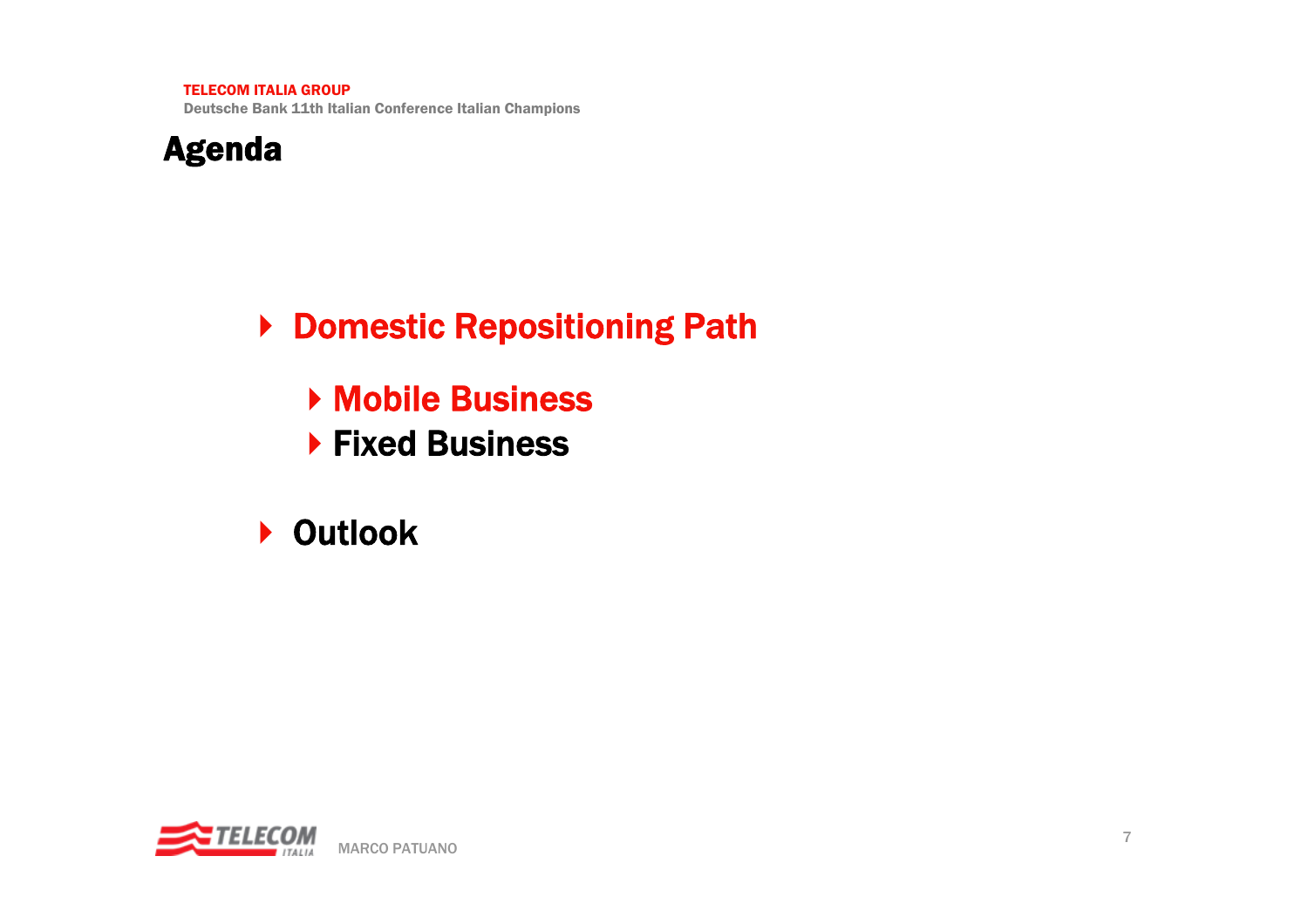### Mobile Strategy: Be the "Best Value for Money" Choice



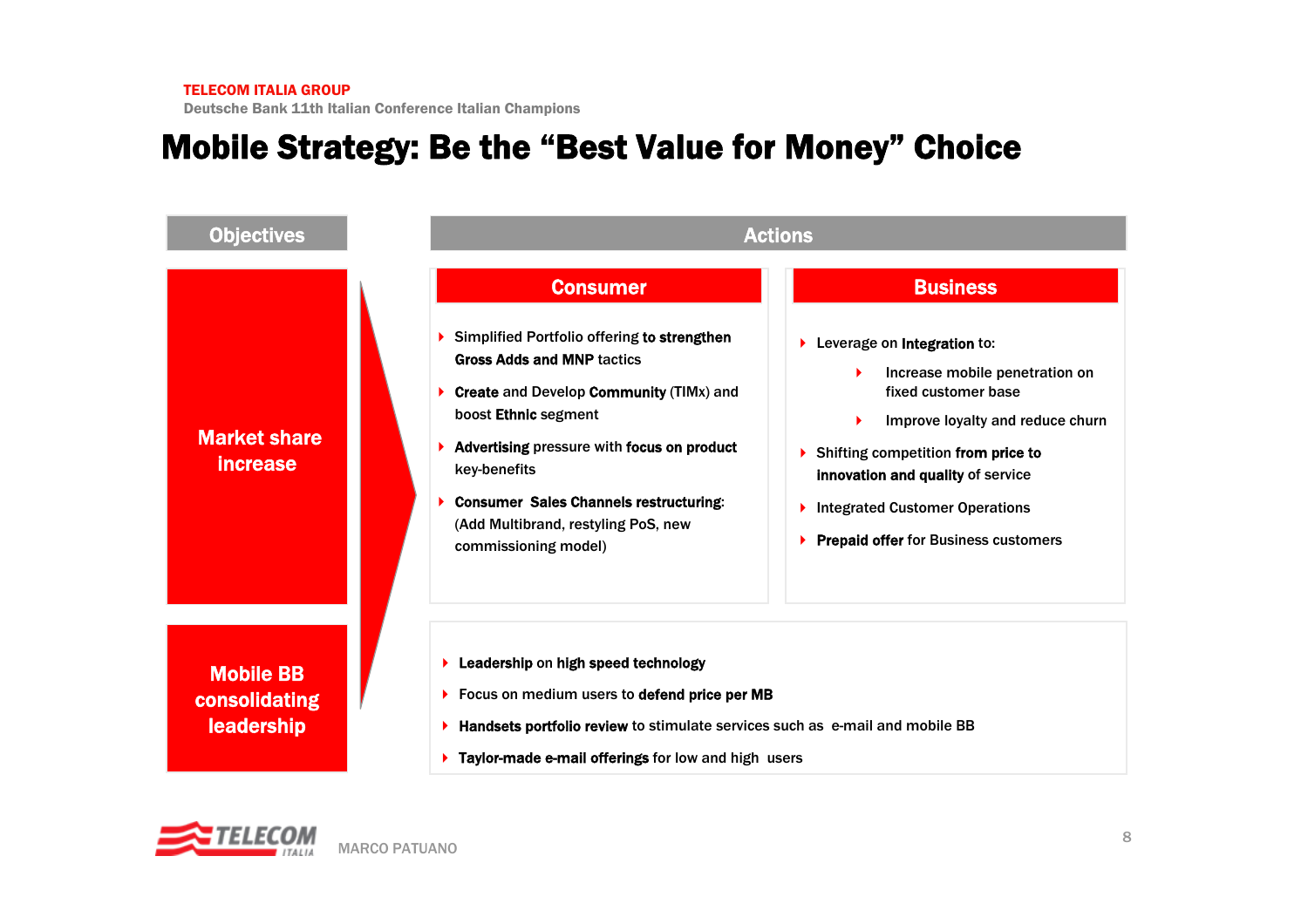### Mobile - New Communication Strategy





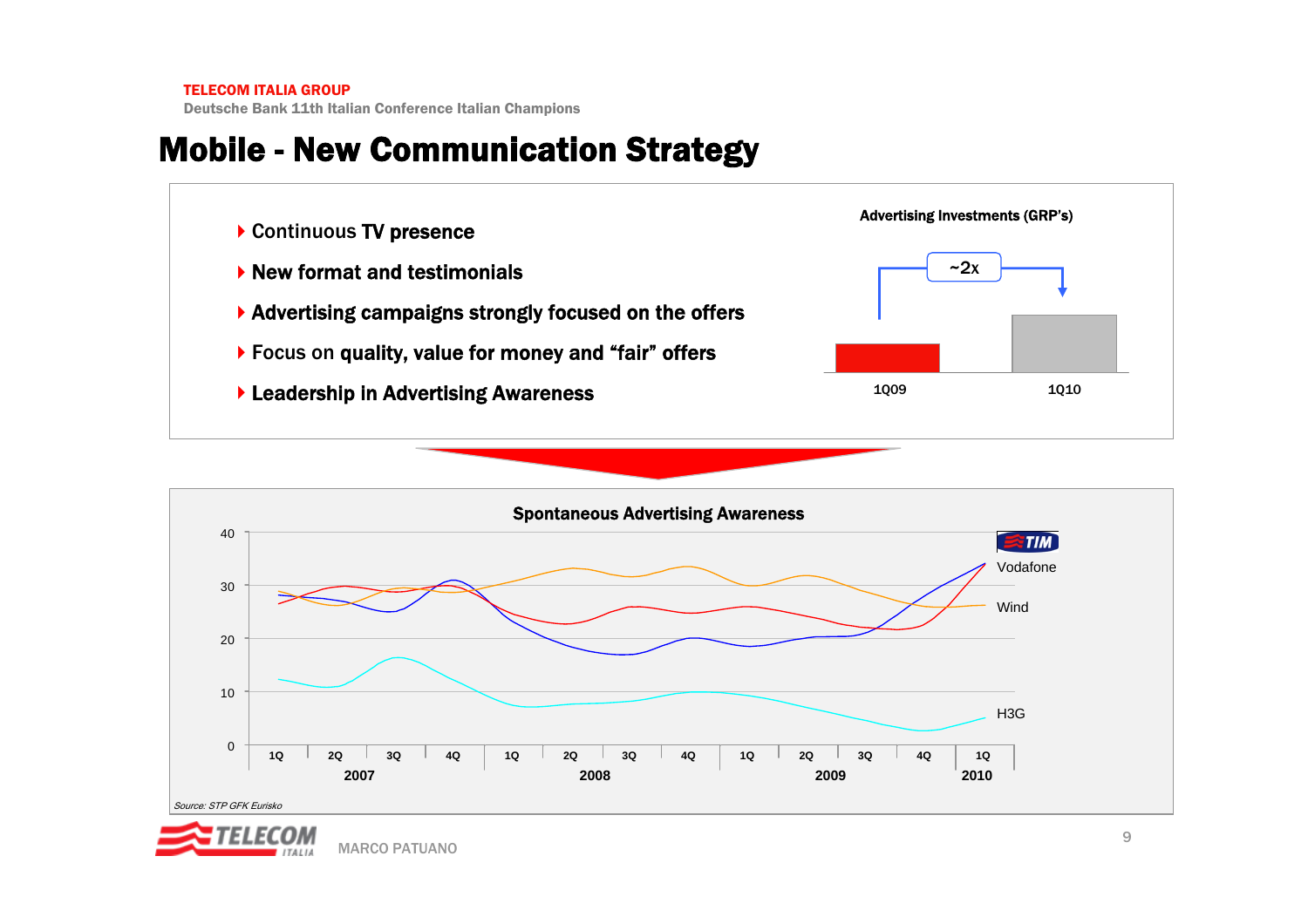Deutsche Bank 11th Italian Conference Italian Champions

# Mobile - Simplified Offer Portfolio

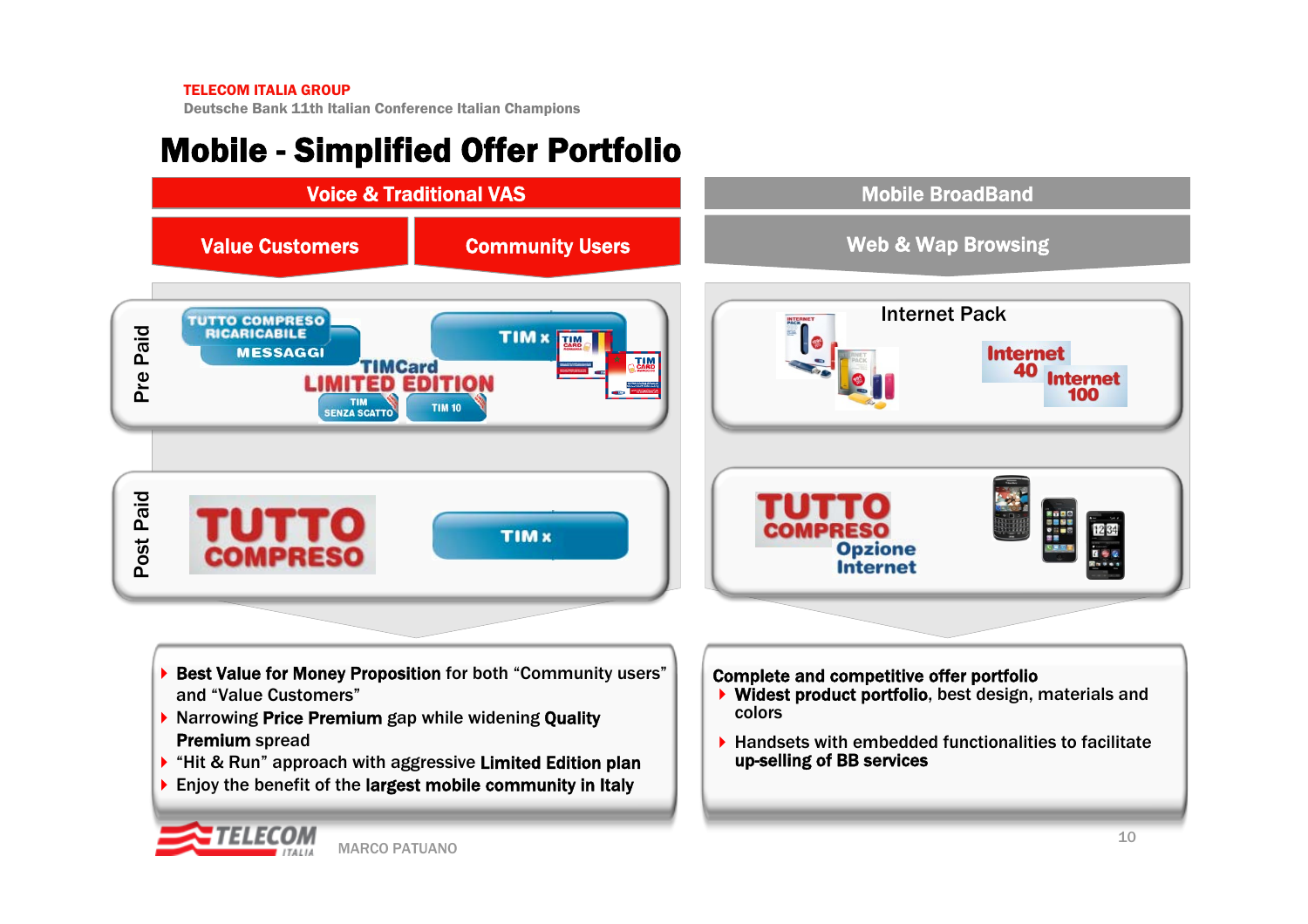Deutsche Bank 11th Italian Conference Italian Champions

# Smartphone Market: A Key Driver for Growth



### Smartphone Market Nation Strategy on Arpu driven Smartphones



Ad-hoc offering to stimulate Data usage:

 $\blacktriangleright$  "TIMx Smartphone": up to 200MB of data traffic at 2€/week

Smartphone Portfolio

▶ 13 cutting-edge devices for all customer segments

### Focus on high-end, service enabler Smartphones

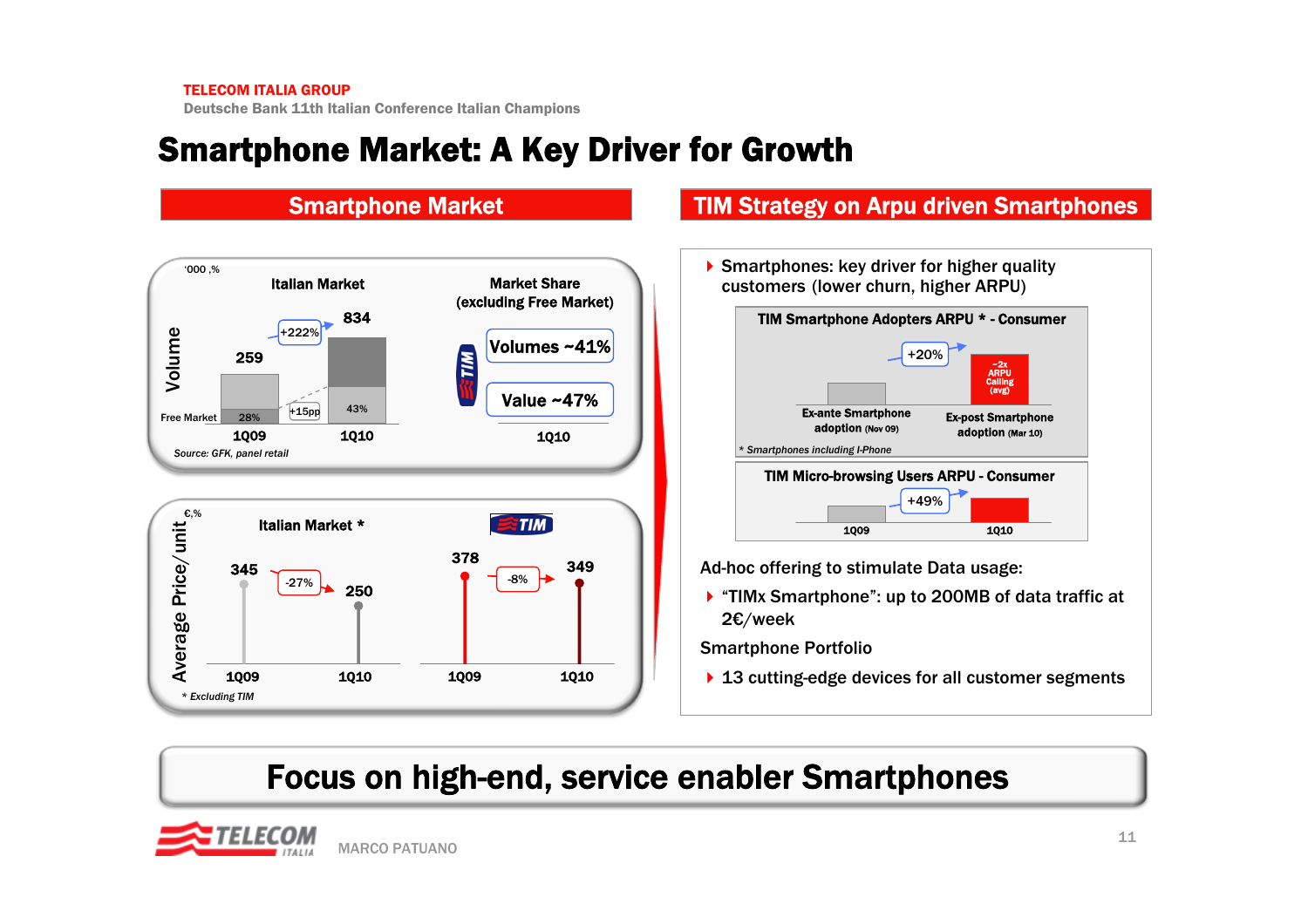Deutsche Bank 11th Italian Conference Italian Champions

### Mobile - Main Evidences







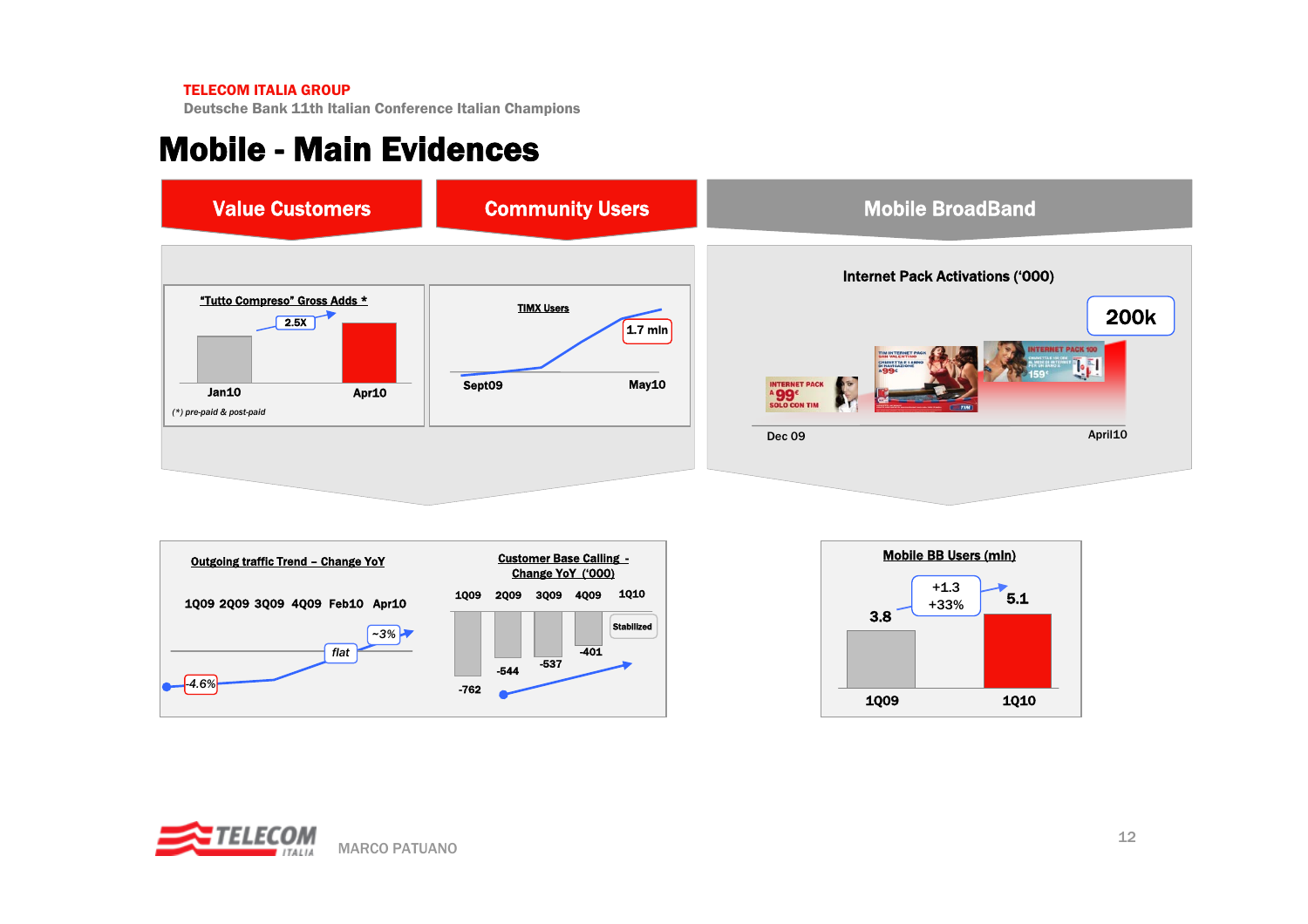

# ▶ Domestic Repositioning Path

- Mobile Business
- Fixed Business
- **▶ Outlook**

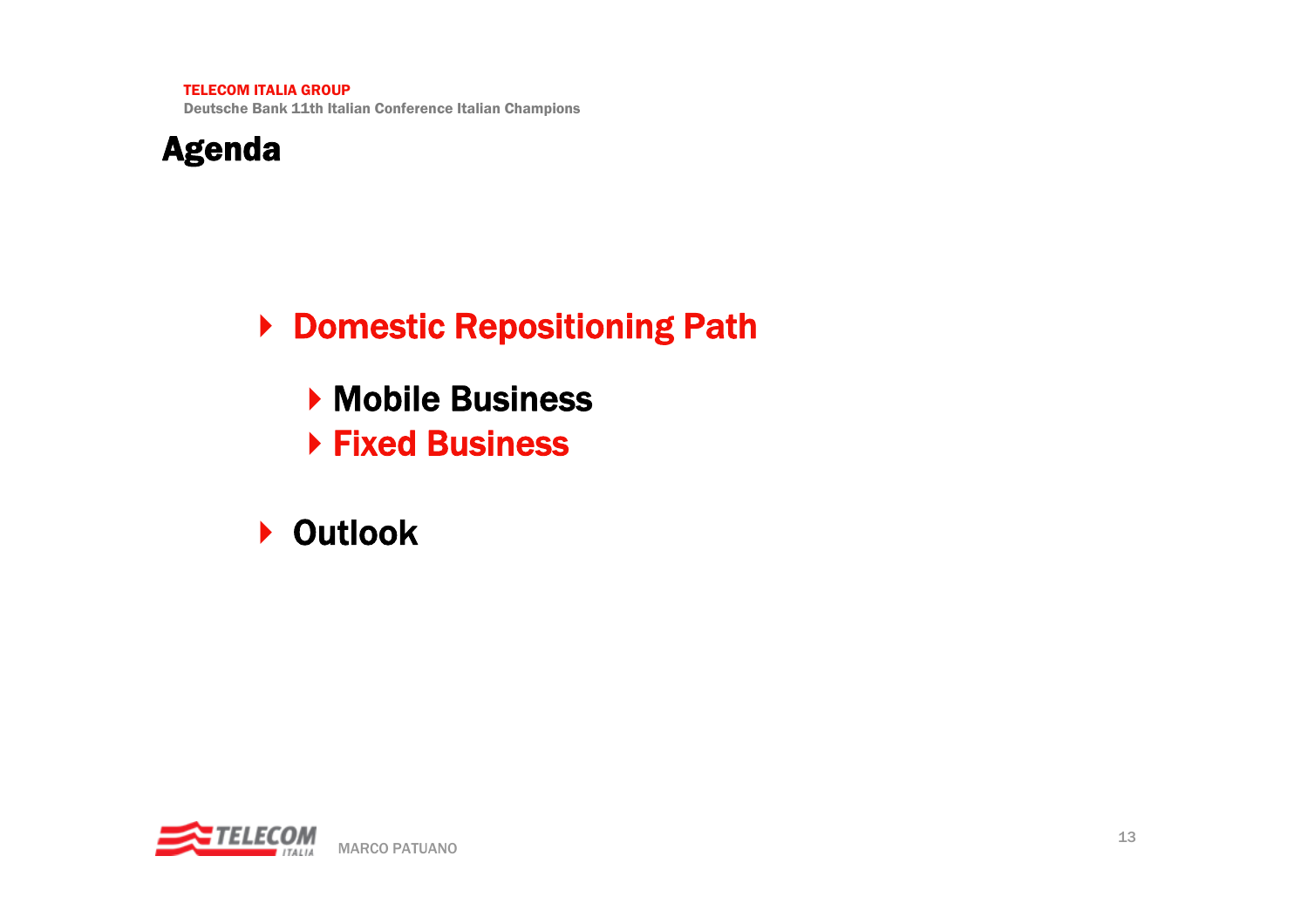Deutsche Bank 11th Italian Conference Italian Champions

### Fixed Strategy: Consolidate Positive Momentum

| <b>Objectives</b>                                                                                           | <b>Actions</b>                                                                                                                                                                                                                                                                                                                     |                                                                                                                                                                                                                                                                                                                                                           |
|-------------------------------------------------------------------------------------------------------------|------------------------------------------------------------------------------------------------------------------------------------------------------------------------------------------------------------------------------------------------------------------------------------------------------------------------------------|-----------------------------------------------------------------------------------------------------------------------------------------------------------------------------------------------------------------------------------------------------------------------------------------------------------------------------------------------------------|
| <b>Defend</b><br><b>Customer Base</b><br><b>Value and</b><br><b>Minimize Lines</b><br><b>Loss reduction</b> | <b>Consumer</b><br>Portfolio simplification and "NO Canone"<br>offers deployment<br>Continuous quality improvement to sustain<br>loyalty<br>Pre-retention inbound and outbound (churn<br>predictive models) with customized offers<br>on specific targets<br>Distinctive communication format with<br>stable presence in the media | <b>Business</b><br>> Launch of new over-the-top services<br>Lead ICT evolution through "Ready to<br>Þ.<br>Use" offer and vertical services on<br>horizontal platform<br>▶ Customer base segmentation in order<br>to serve each cluster with the most<br>appropriate go-to-market model<br><b>Simplification of Operators migration</b><br>▶<br>procedures |
| <b>Increase BB</b><br><b>Customer</b><br><b>Penetration and</b><br><b>Value</b>                             | Defend market share and reduce churn on BB<br>► Launch of BB entry fee tariff and bundle package with PC and push on flat offers<br>Cross-selling of Mobile BB to Fixed Customer Base to increase customer value                                                                                                                   |                                                                                                                                                                                                                                                                                                                                                           |

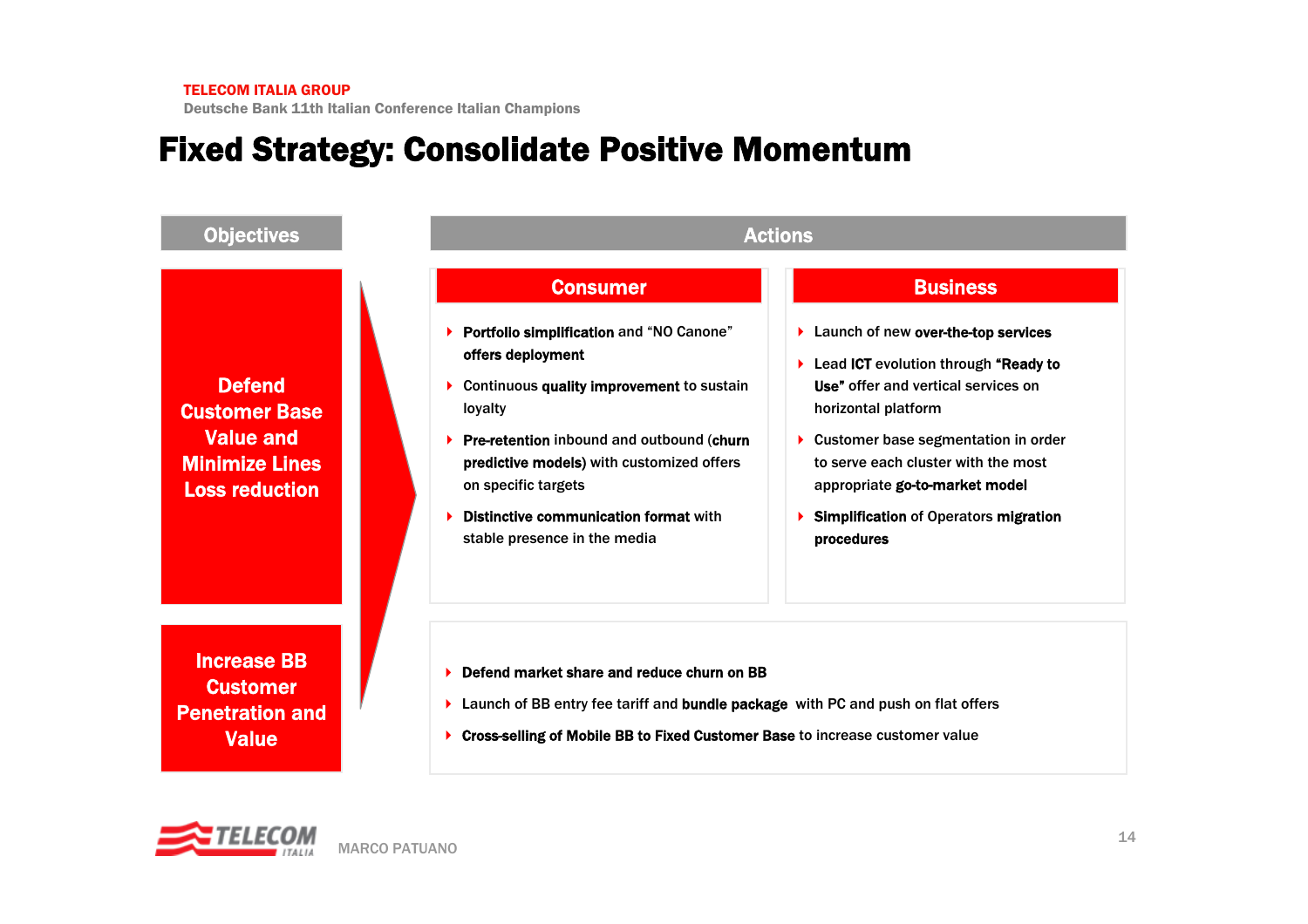Deutsche Bank 11th Italian Conference Italian Champions

### Fixed - Defend Customer Base Value: Simplified Offer Portfolio



- ▶ Customer's first choice with a wide range of Bundled Offers at a fair price to satisfy all customer needs
- ▶ Sustain price premium positioning & Improve Quality of Services
- ▶ Bundling PC and ICT services to broaden certified @mail and data backup penetration

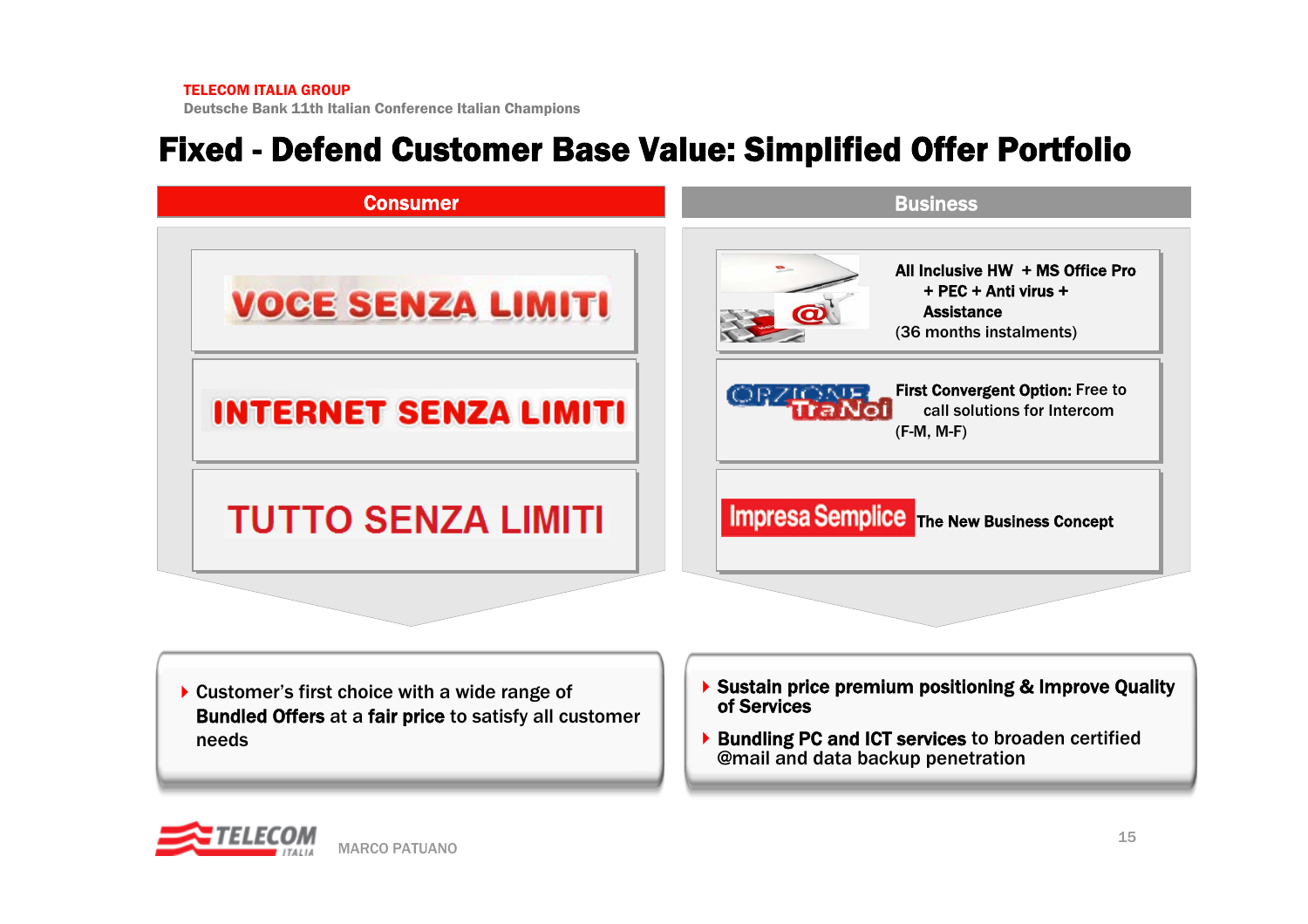Deutsche Bank 11th Italian Conference Italian Champions

# Fixed - Distinctive Communication Format

#### \_\_ Consumer

- ▶ Alignment trend of Fixed TV presence to Mobile
- ▶ New format and testimonials for an Advertising campaign strongly focused on Telecom touch points in order to increase acquisitions and caring channels awareness
- ▶ Focus on quality, value for money, caring
- ▶ Leadership in TOP of Mind

### **Business**

- ▶ Effective Advertising Campaign to affirm the Value of "Impresa Semplice" concept as the first choice for enterprises
- Synergic use of different Media:
	- ▶ TV – Recognition
	- ▶ Press – Description
	- ▶ Radio+Press – Call to Action
- ▶ "Impresa Semplice" Leadership In Advertising awareness

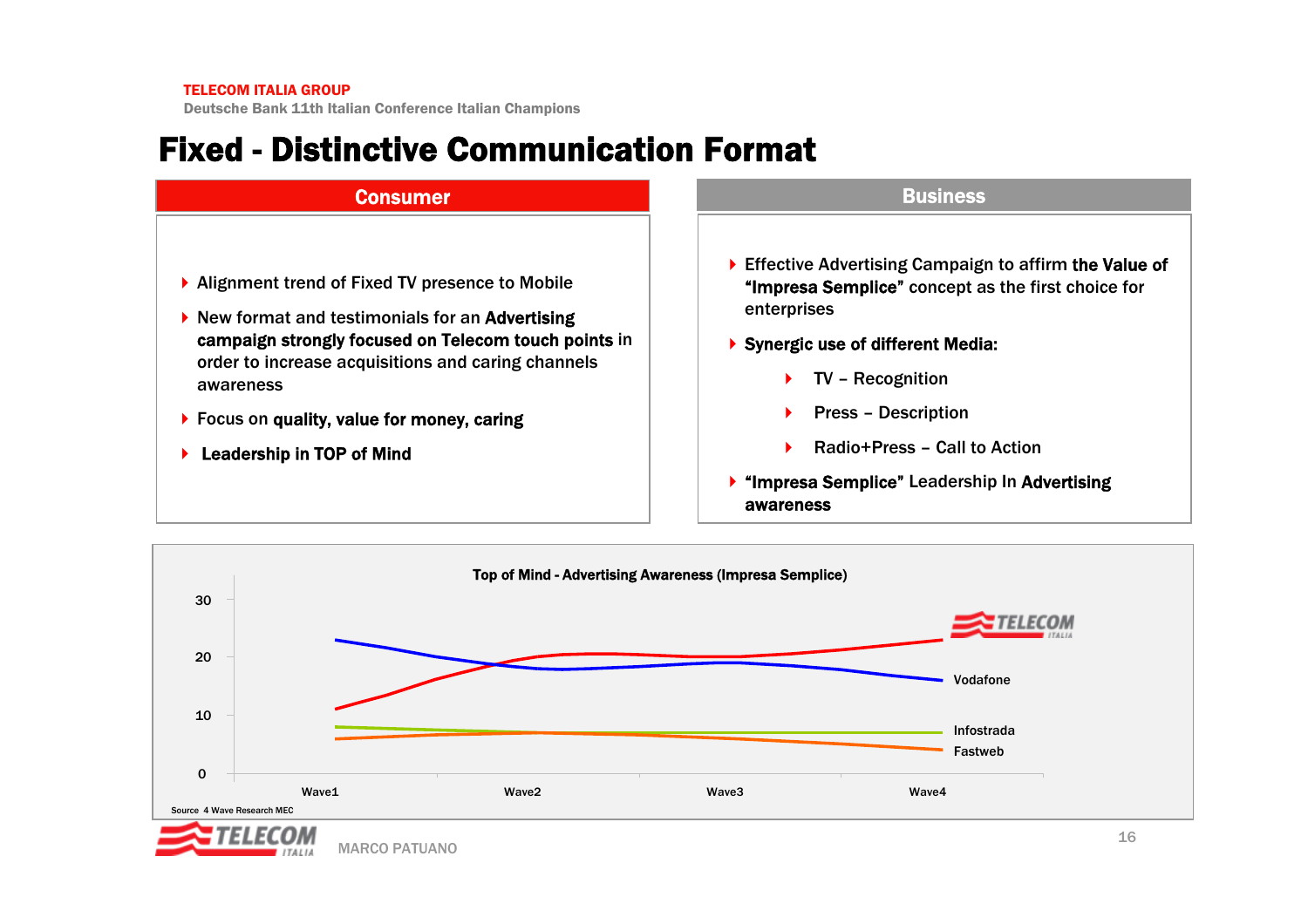Deutsche Bank 11th Italian Conference Italian Champions

### Fixed - Main Evidences

#### **Consumer** r Business and the contract of the contract of the Business







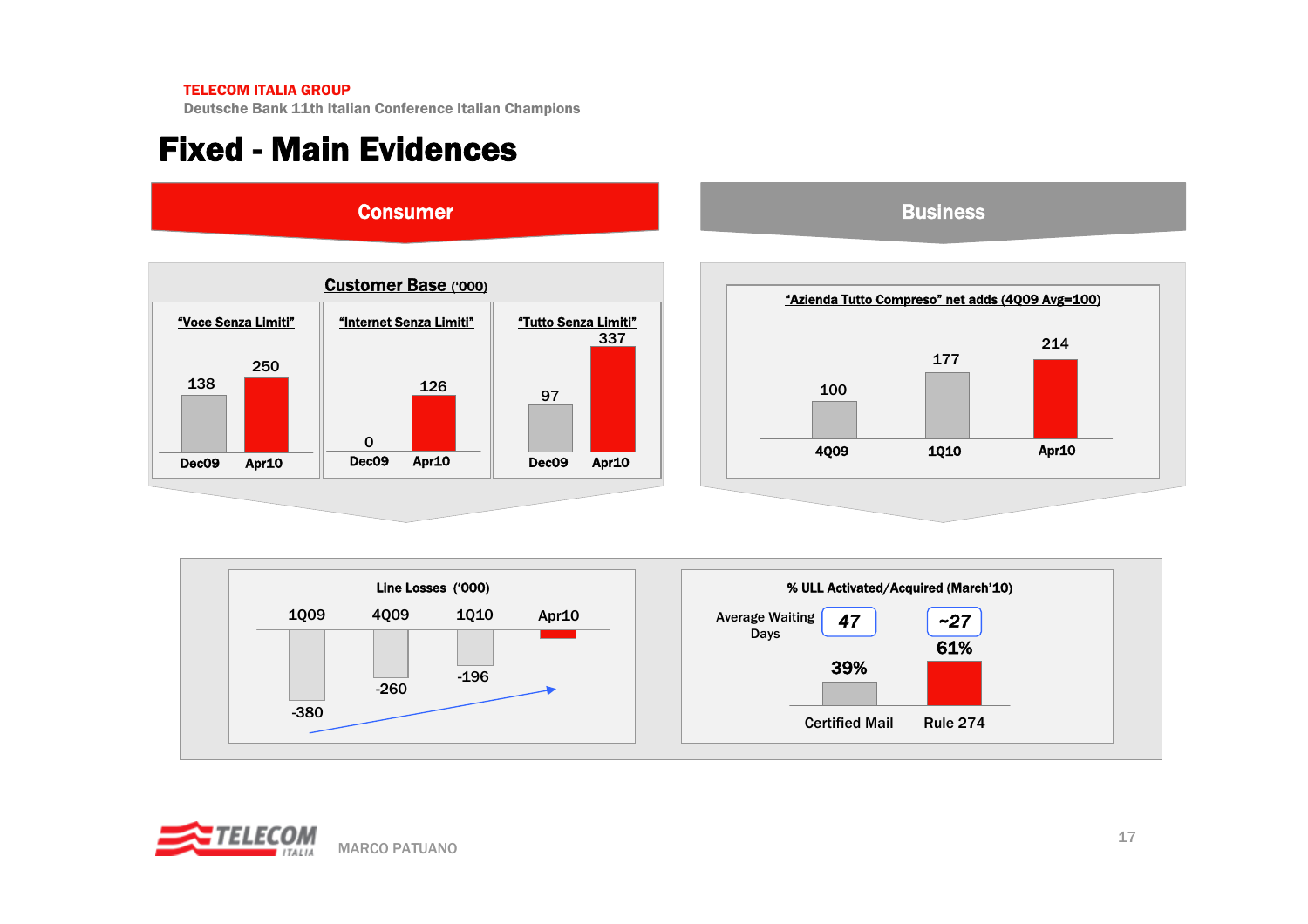Deutsche Bank 11th Italian Conference Italian Champions

### Domestic - Focus on Efficiency Plan Progress



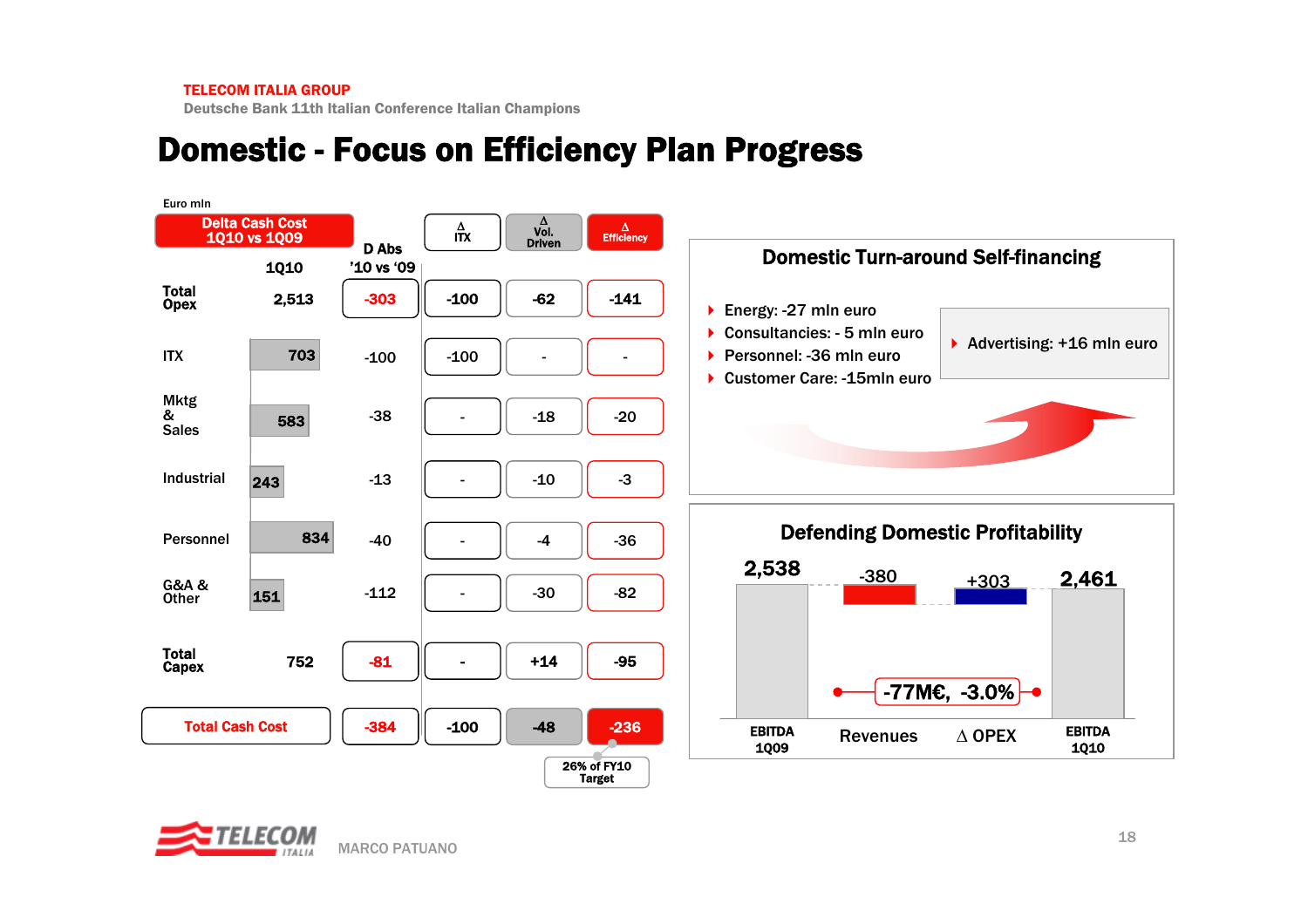Agenda

- ▶ Domestic Repositioning Path
	- Mobile Business
	- ▶ Fixed Business
- **▶ Outlook**